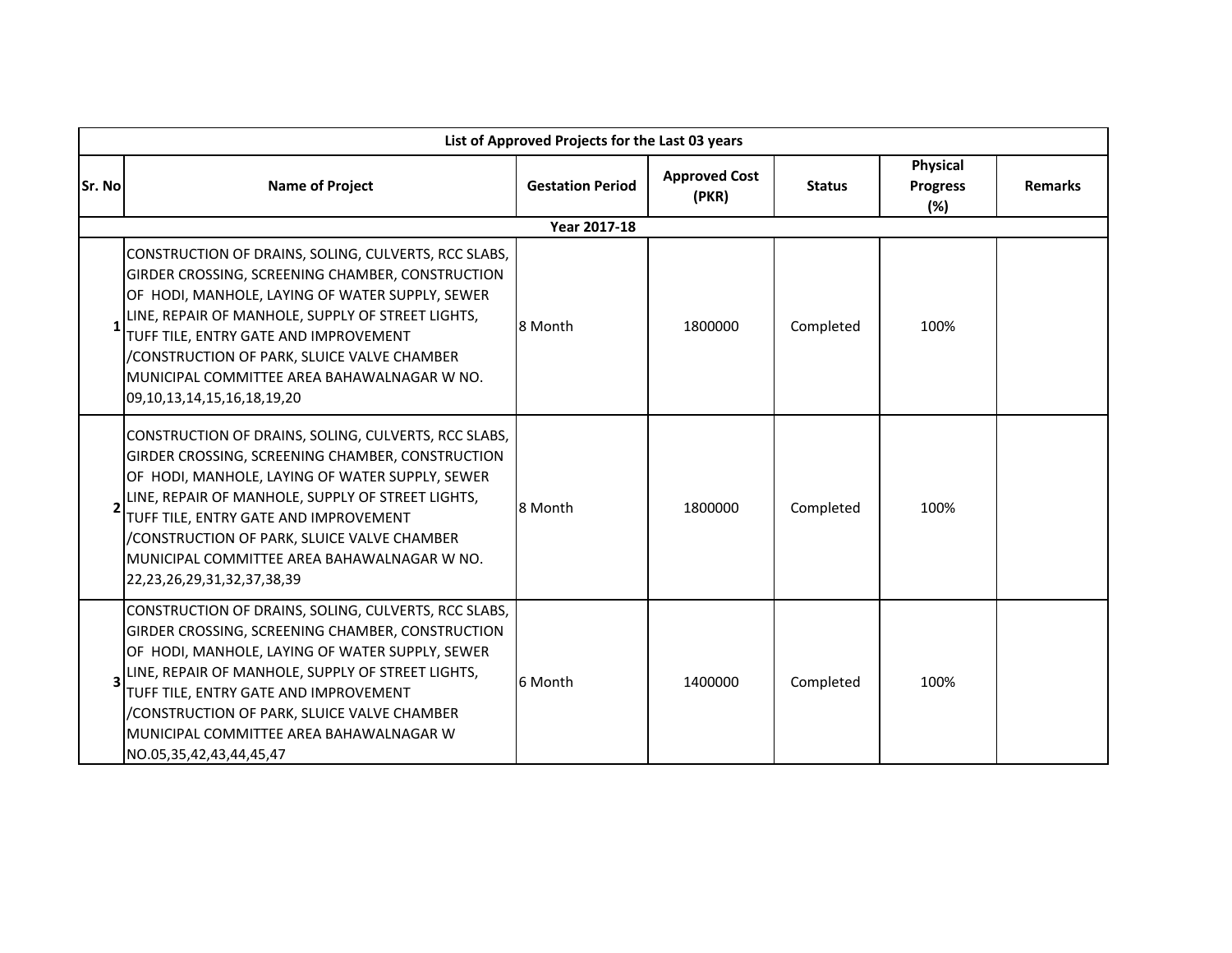| PROVIDING, REPLACEMENT AND LAYING OF WATER<br>SUPPLY PIPES CITY AREA BAHAWALNAGAR                                                                                                                                                                                                                                                                                                                   | 13 Month | 2500000 | Completed | 100% |  |
|-----------------------------------------------------------------------------------------------------------------------------------------------------------------------------------------------------------------------------------------------------------------------------------------------------------------------------------------------------------------------------------------------------|----------|---------|-----------|------|--|
| Construction of Drains, Soling, Culverts, RCC Slabs,<br>Girder Crossing, Screening Chamber, Construction of<br>Hodi, Manhole, laying of water supply, sewer line,<br>5 repair of Manhole, Supply of items street lights Ward<br>No. 01,02,03,04,06,07 Bushra Bibi ,Ayesha Ameen,<br>Fiza Akhtr Women Councilor Municipal Committee<br>Area Bahawalnagar                                             | 07 Month | 1500000 | Completed | 100% |  |
| Construction of Drains, Soling, Culverts, RCC Slabs,<br>Girder Crossing, Screening Chamber, Construction of<br>Hodi, Manhole, laying of water supply, sewer line,<br>6 repair of Manhole, Supply of items street lights Ward 06 Month<br>No. 08,11,17,12,21,24 Kashir Hussain Labor Councilor<br>Yasmeen Tahira, Nazia Akram Women Councilor<br>Municipal Committee Area Bahawalnagar               |          | 1500000 | Running   | 80%  |  |
| Construction of Drains, Soling, Culverts, RCC Slabs,<br>Girder Crossing, Screening Chamber, Construction of<br>Hodi, Manhole, laying of water supply, sewer line,<br>repair of Manhole, Supply of items street lights Ward 06 Month<br>No. 25,27,28,30,33,34 Muhammad Mubeen Lahor,<br>Malik Abdullah Youth Councilor, Sajin Bhattia<br>Minority Councilor Municipal Committee Area<br>Bahawalnagar |          | 1500000 | Completed | 100% |  |
| Construction of Drains, Soling, Culverts, RCC Slabs,<br>Girder Crossing, Screening Chamber, Construction of<br>Hodi, Manhole, laying of water supply, sewer line, 06 Month<br>repair of Manhole, Supply of items street lights Ward<br>No. 36,40,41,46 Faqeer Chand Minority Councilor<br>Municipal Committee Area Bahawalnagar                                                                     |          | 900000  | Completed | 100% |  |